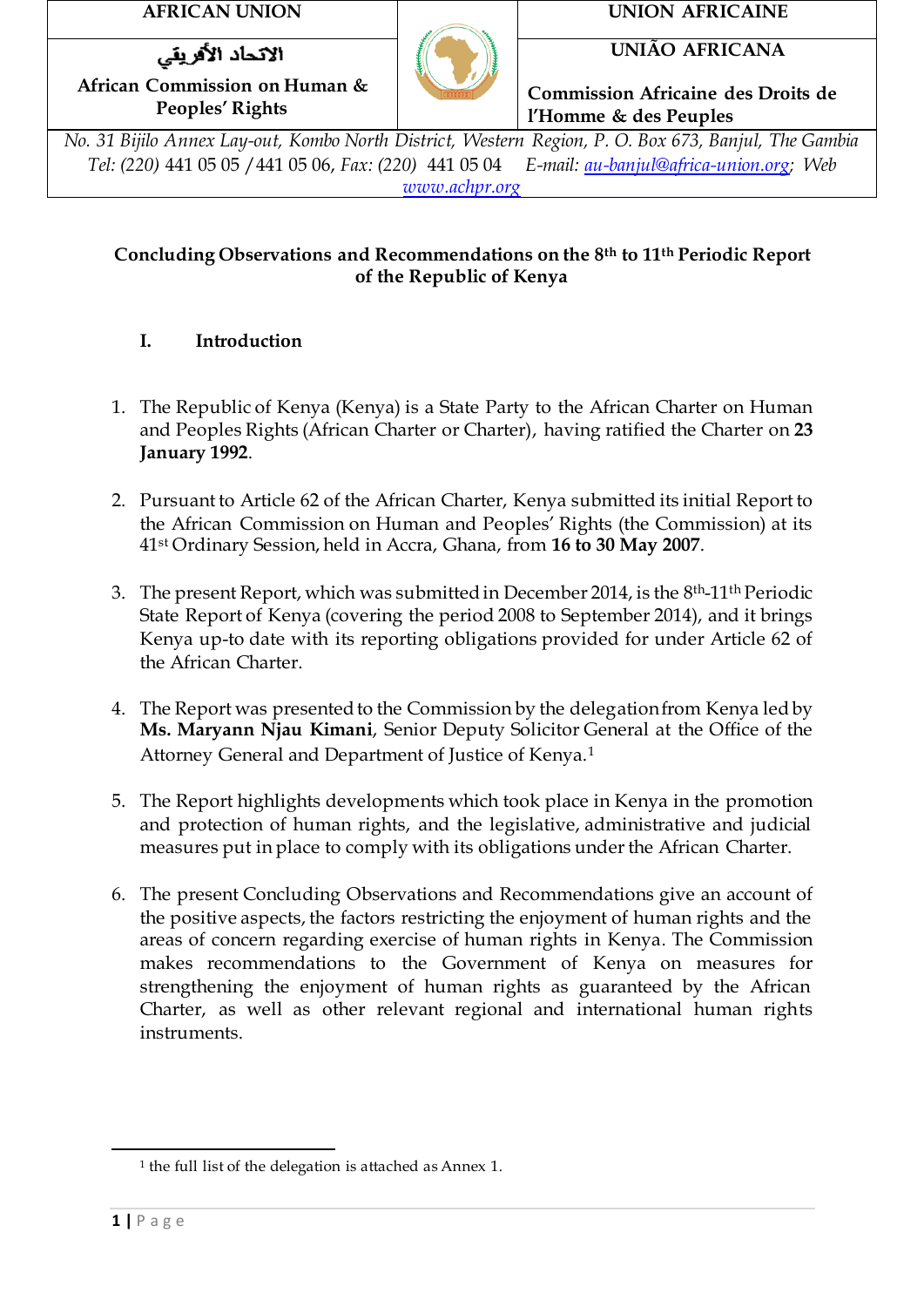# **II. Positive Aspects**

7. The Commission notes a number of positive aspects in Kenya's efforts towards the fulfilment of its obligations under the African Charter**:**

## **Reporting Obligation and Cooperation with the Commission**

- 8. The Commission**:** 
	- i. welcomes the efforts made by Kenya in preparing and presenting its Report and commends the latter for being up to date with its obligations under Article 62 of the African Charter;
	- ii. commends the efforts made by Kenya to ensure that the preparatory process of the Periodic Report was participatory and transparent, with wide consultation between Government Officials, Civil Society Organizations (CSOs) and Independent National Human Rights Institutions (NHRIs), for ensuring compliance with the African Charter, using a participatory and transparent process; and
	- iii. commends Kenya for implementing some of the recommendations of the Commission in its Concluding Observations on Kenya's Initial Periodic Report.

## **Ratification of Regional/International Human Rights Instruments**

- 9. The Commission commends Kenya for ratifying *the Protocol to the African Charter on Human and Peoples' Rights on the Rights of Women in Africa (the Maputo Protocol)*  in October 2010.
- 10. The Commission commends Kenya for the enactment of the following laws, amongst others, to guarantee human rights:
	- *i. The Constitution of Kenya of 2010;*
	- *ii. Counter Trafficking in Persons Act, 2010, No. 8 of 2010;*
	- *iii. Commission For The Implementation Of The Constitution Act 2010;*
	- *iv. Nurses (Amendment) Act (No. 27 of 2011 Laws of Kenya);*
	- *v. National Commission On Gender And Equality Act 2011;*
	- *vi. Commission on Administrative Justice Act 2011;*
	- *vii. Environment and Land Court Act No 12A of 2011;*
	- *viii. National Police Service Act, 2011;*
	- *ix. Kenya Citizenship and Immigration Act, 2011;*
	- *x. Prohibition of Female Genital Mutilation Act, 2011;*
	- *xi. Independent Ethics and Anticorruption Commission Act, 2011;*
	- *xii. Political Parties Act, 2011;*
	- *xiii. Environment and Land Court Act, 2011;*
	- *xiv. National Land Commission Act 2012;*
	- *xv. Land Act (No. 12 of 2012*) *and the Land Registration Act (No. 3 of 2012*);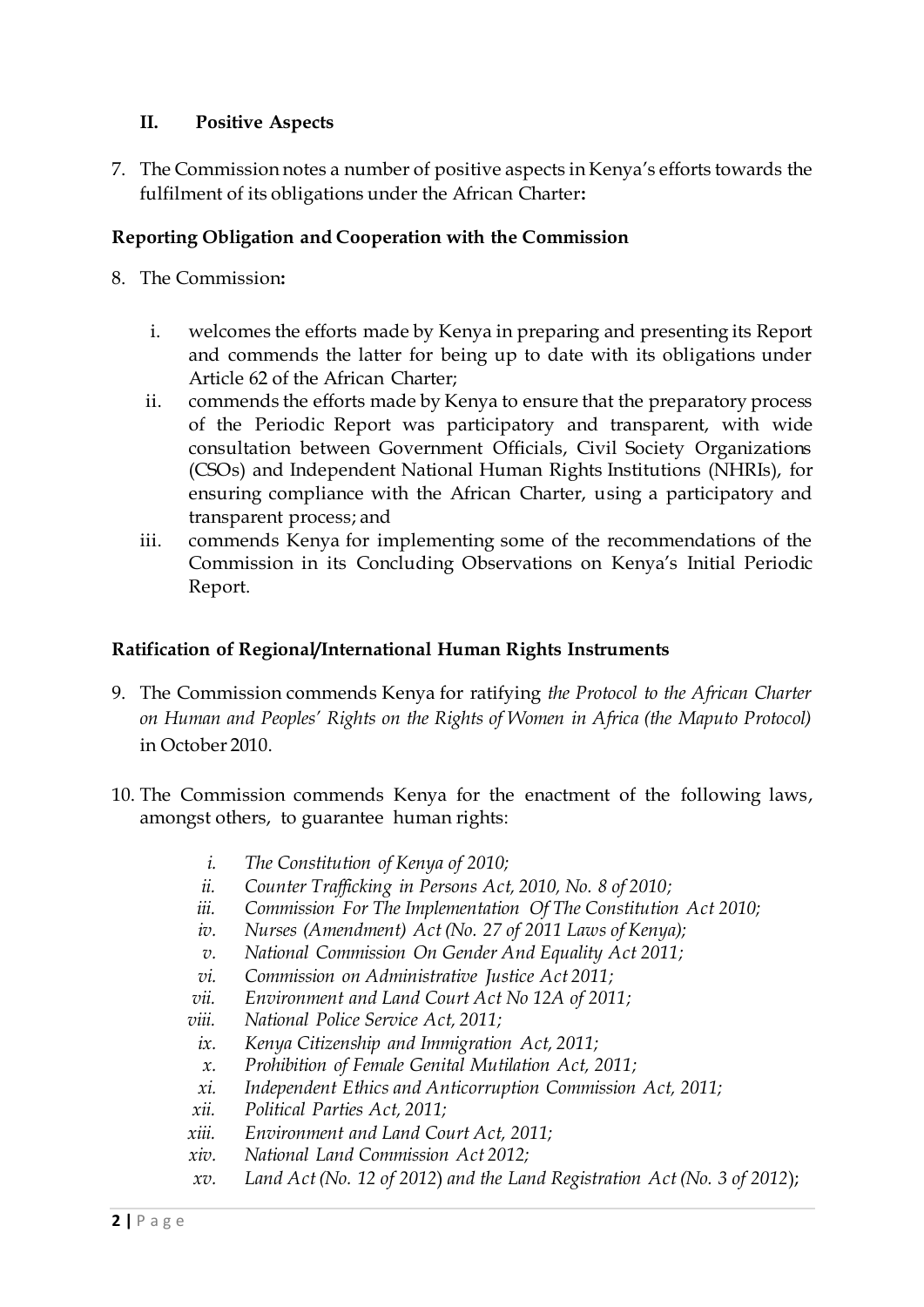| xvi.                 | Kenya Information and Communication (Amendment) Act No. 41 A of     |
|----------------------|---------------------------------------------------------------------|
|                      | 2013;                                                               |
| xvii.                | Technical and Vocational Education and Training Act No. 29 of 2013; |
| xviii.               | Basic Education Act (No. 14 of 2013);                               |
| xix.                 | Office of the Director of Public Prosecutions Act, 2013;            |
| $\chi\chi$ .         | Kenya Institute of Curriculum Development Act, No. 4 of 2013        |
| xxi.                 | Matrimonial Property Act 2013;                                      |
| $xxii$ .             | Marriage Act 2014;                                                  |
| xxiii.               | Victim Protection Act 2014;                                         |
| xxiv.                | Domestic Violence Act 2015; and                                     |
| $\chi\chi\upsilon$ . | Environmental Management and Coordination (Amendment) Act 2015.     |
|                      |                                                                     |

# **Institutional and Policy Measures Promoting Human Rights**

- 11. The Commission commends the following institutional measures in the promotion and protection of human rights:
	- *i. Kenya National Commission on Human Rights (KNCHR);*
	- *ii. National Gender and Equality Commission (NGEC);*
	- *iii. Commission on Administration of Justice (CAJ);*
	- *iv. Independent Electoral and Boundaries Commission (IEBC);*
	- *v. Ethics and Anti-Corruption Commission (EACC);*
	- *vi. Independent Police Oversight Authority (IPOA); and*
	- *vii. Independent Office of the Director of Pubic Prosecution (ODPP).*
- 12. The Commission commends the adoption of the following policies to guarantee human rights and promote peace and development:
	- *i. Kenya Health Policy (2012-2030);*
	- *ii. Kenya National Action Plan on Health and the HIV/Aids Workplace Policy;*
	- *iii. Kenya National Health Policy and Guidelines (KNHPG) of 2009;*
	- *iv. Special Needs Education Policy;*
	- *v. National Energy Policy*; *and*
	- *vi. National Policy on Traditional Knowledge, Genetic Resources and Traditional Cultural Expressions.*

# **Economic, Social and Cultural Rights**

13. The Commission commends Kenya on:

i. *Vision 2030,* which is the country's developmental blue print on which specific government policies are based, covers aspects that are relevant to human rights such as: access to adequate social amenities, including housing, water and sanitation infrastructure, and the need to improve human settlement systems;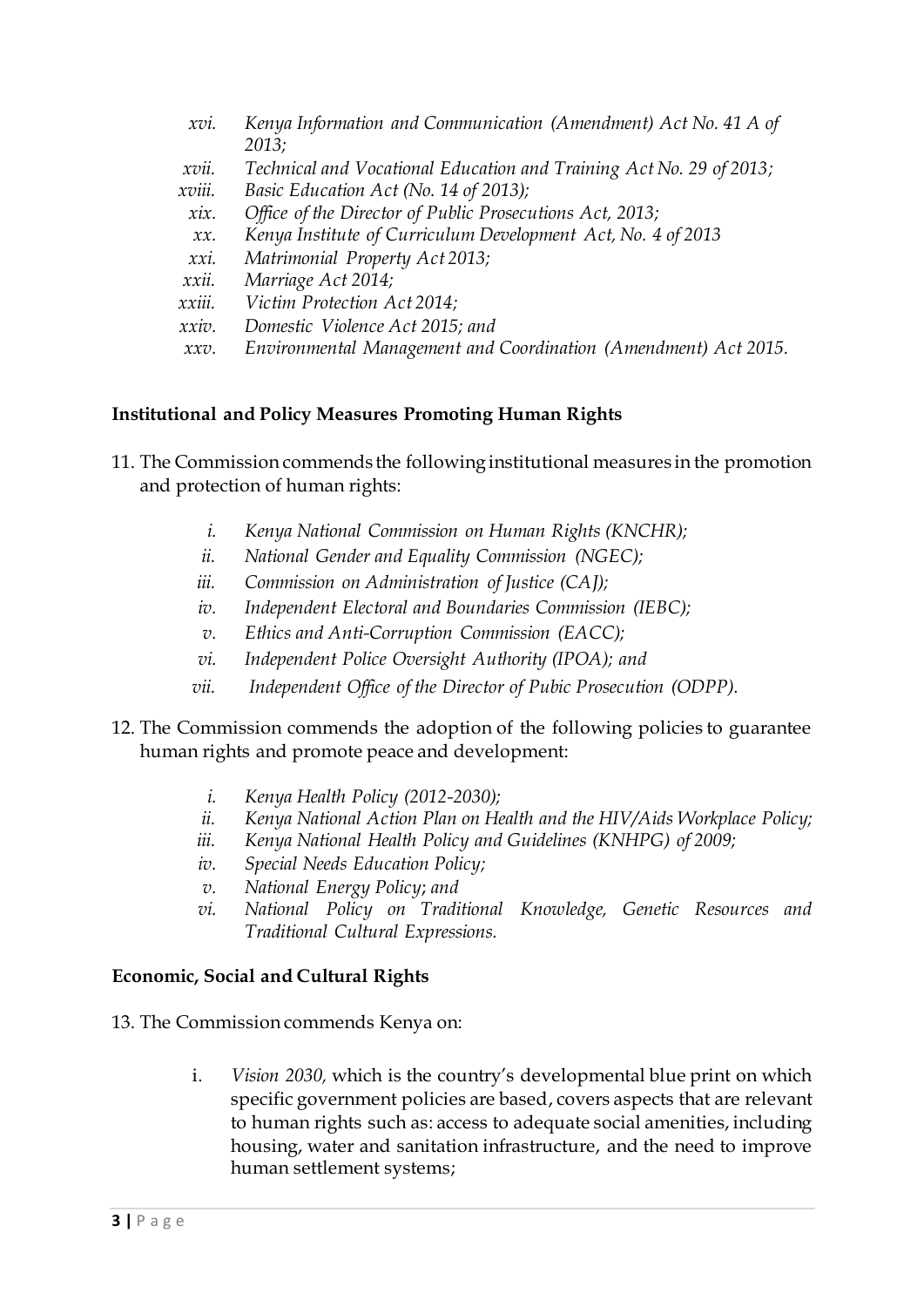- ii. Legislative, policy and other measures taken to guarantee the right of access to adequate housing, to ensure security of tenure for all citizens, particularly for the vulnerable and marginalized; including availability of utilities, economic and physical accessibility as well as cultural acceptability;
- iii. the establishment of the Uwezo Fund Initiative (UWEZO) which creates more jobs for women and the youth;
- iv. the Sessional Paper Number 4 of 2015 on National Employment Policy and Strategy for Kenya, passed by Parliament in August 2015 with a goal to promote decent jobs in the country through various identified multi-sectoral strategies, which, when implemented will go a long way in addressing unemployment challenges in Kenya;
- v. the increase in the number of hospitals from 167 in 2008 to 275 in 2012;
- vi. the introduction of free maternal health care in public hospitals in 2013 in order to encourage pregnant mothers to deliver in hospitals attended by skilled workers as opposed to delivering at home in a bid to reduce the high infant and maternal mortality rate;
- vii. the Traditional Health Practitioners Bill 2015 which is currently in Parliament and provides for the regulation of the practice of traditional medicine;
- viii. taking measures to enhance education in the informal settlements, with the Government providing capitation grants to 474 non-formal schools;
	- ix. on the free primary and secondary school education; and the establishment of a National Council for Nomadic Education in 2015 which amongst other things reviews and develops policies in all matters relating to nomadic education; mobilizes funds for the development of nomadic education; and determines standards and skills to be attained in schools and institutions with nomadic communities**.**

# **Civil and Political Rights**

14. The Commission commends Kenya for the:

funding to the PWDs.

- i. progressive jurisprudence of the Kenyan Judiciary with regards to determining cases relating to the citizen's right to vote, especially on the right of prisoners to vote*;*
- ii. NGEC which promotes the principles of: impartiality, gender equality; inclusiveness, non-discrimination and protection of marginalized groups; and ongoing amendment of the Elections and Political Parties Act to address the challenges experienced for Persons with Disabilities (PWDs) in the 2013 general elections, including protection from violence and lack of

# **Women and Children's Rights**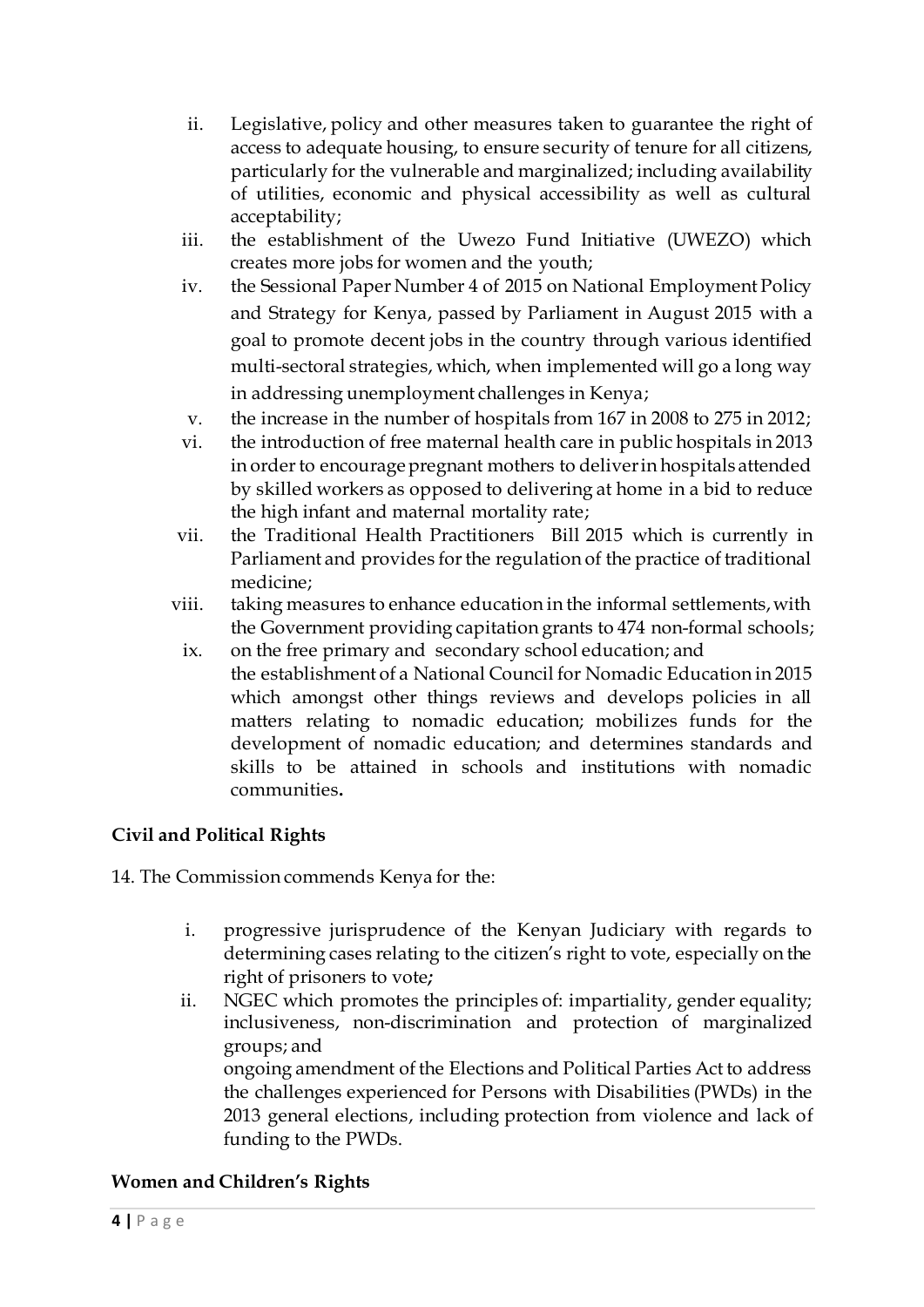- 15. The Commission commends Kenya on the:
	- i. efforts made to reduce maternal and infant mortality rate in the country, especially the introduction of free maternal health care in public hospitals and improved access to and utilization of reproductive health services by economically disadvantaged populations;
	- ii. sum of about 100 million which has been raised to establish mobile clinics to provide integrated HIV, maternal and child outreach services in the country;
	- iii. department of Children's Services, the National Council for Children Services, the KNCHR and the NGEC that work closely to ensure the realization of children's rights in the country;
	- iv. Division of Child and Adolescent Health established by the Ministry of Public Health and Sanitation mandated to promote and participate in the provision of an integrated and high quality promotive, preventive and rehabilitative health care for all children and adolescents; as well as ensures survival, growth development of children under the age of 5 years, health promotion in all children between 0-18 years, promotes good nutrition for children, expectant and nursing mothers and the health rights of the child;
	- v. Child Survival Development Strategy 2008-2015, aimed at ensuring delivery of efficient and effective services to improve the lives of women and children;
	- vi. establishment of day care centers in prisons and provision of social workers to look after the children of female inmates, as well as Family Days where children visit their parents in prison thus providing an opportunity for the families to bond;
	- vii. National Plan of Action against Sexual Exploitation of Children in Kenya-2013-2017; and the Sexual Offences Rules of Court, published by the Chief Justice which represents a key milestone in the development of the criminal law in the country;
	- viii. establishment of the Anti-Female Genital Mutilation Board responsible for the implementation of the Female Genital Mutilation Act No. 32 of 2011; and
		- ix. National Gender-Based Violence (GBV) Working Group established in 2014 which has commemorated 16 days of activism with the launch of the National GBV Campaign dubbed '*Keeping the Promise to End GBV'***.** The campaign targets duty bearers and seeks to increase awareness on GBV in Kenya, hold duty bearers accountable to their roles, influence budget allocation and ultimately contribute to reduction of GBV cases in the country.
- 16. The Commission notes the draft Guidelines on Safe Abortion.

# **Right to Freedom of Expression and Access to Information**

17. The Commission commends Kenya on the: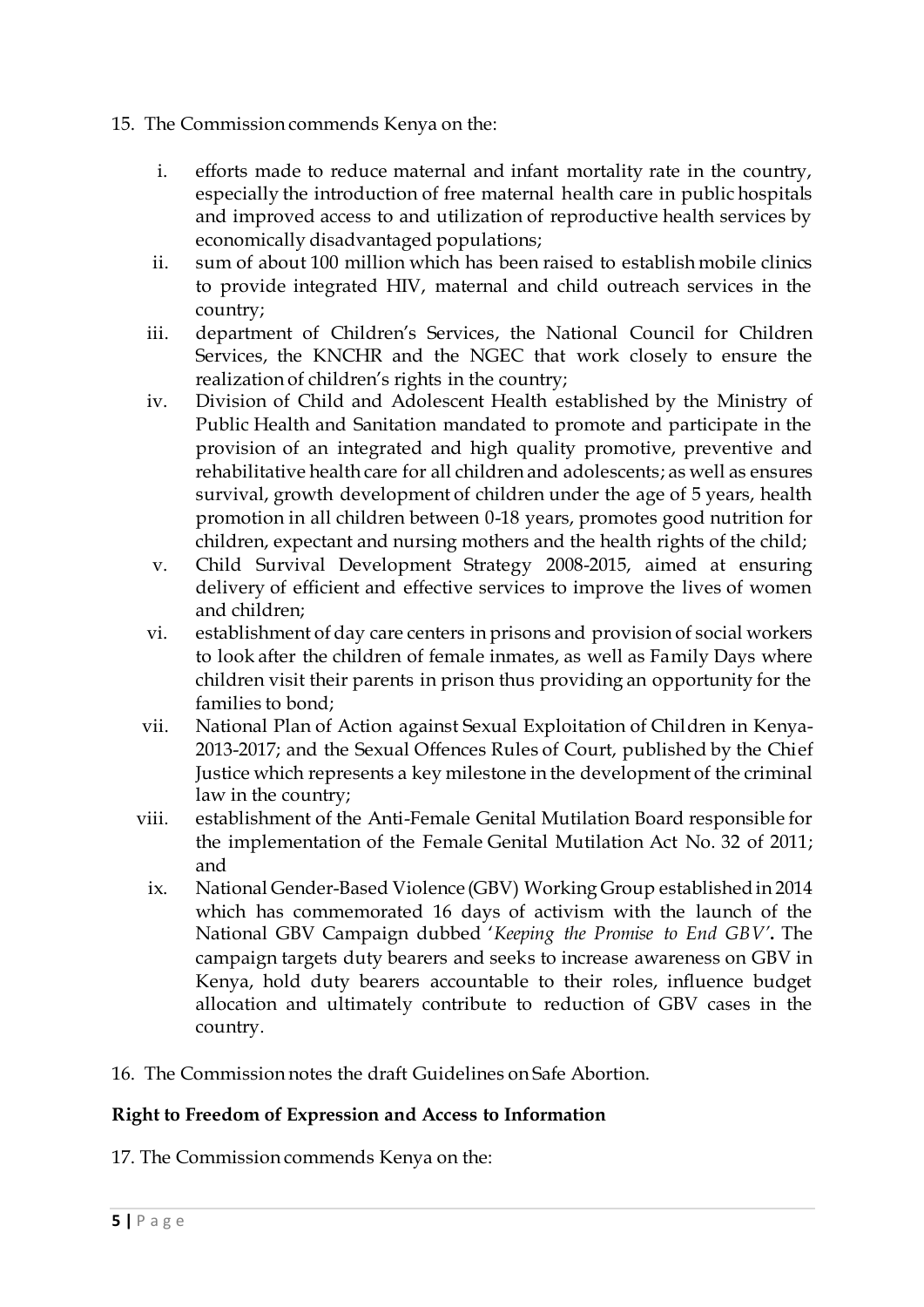- i. enactment of the *Kenya Information and Communications Act, CAP 411A* which provides a framework for the establishment of e-Government, a portal where one can access Government documents and information;
- ii. increase in the use of technology and social media in the country;
- iii. increase in public access to Government information which enhances transparency and accountability;
- iv. appointment of Board of Directors for the Communications Authority selected by an independent panel comprising nominees from the private sector; and
- v. establishment of the Communications and Multimedia Appeals Tribunal to hear Complaints about any publication by or conduct of a journalist or media enterprise and anything done against a journalist or media enterprise that limits or interferes with the constitutional freedom of expression of such journalist or media enterprise.

# **Right to Freedom of Assembly and Association**

18. The Commission commends Kenya for Article 37 of the Constitution which allows every person the right, to assemble, peaceably and unarmed, to demonstrate, and to present petitions to public authorities.

# **Due Process and Conditions of Detention**

- 19. The Commission commends Kenya for:
	- i. efforts made in providing mechanisms to guarantee the payment of compensation to persons who have spent unlawful time in pre-trial detention;
	- ii. structural development programs for prisons with a view to improving prison conditions through infrastructural upgrades and civil works in many prison facilities countrywide;
	- iii. police oversight through the establishment of the IPOA;
	- iv. plans to establish human rights desks in police stations in line with recommendations of the Police Reform Taskforce, and the establishment of gender desks in all police stations to make services accessible to gender violence survivors to seek redress easily;
	- v. human rights training for Police Officers; and
	- vi. structural reforms and institutional framework for averting the threat of terrorism in the police service through the Security Laws Amendment Act, of 2014 which provides a County Coordinating Commander to oversee the operations of all the services at the County level and enabled unity of command in combating terrorism.

# **Rights of Older Persons and Persons with Disabilities**

20. The Commission commends Kenya for :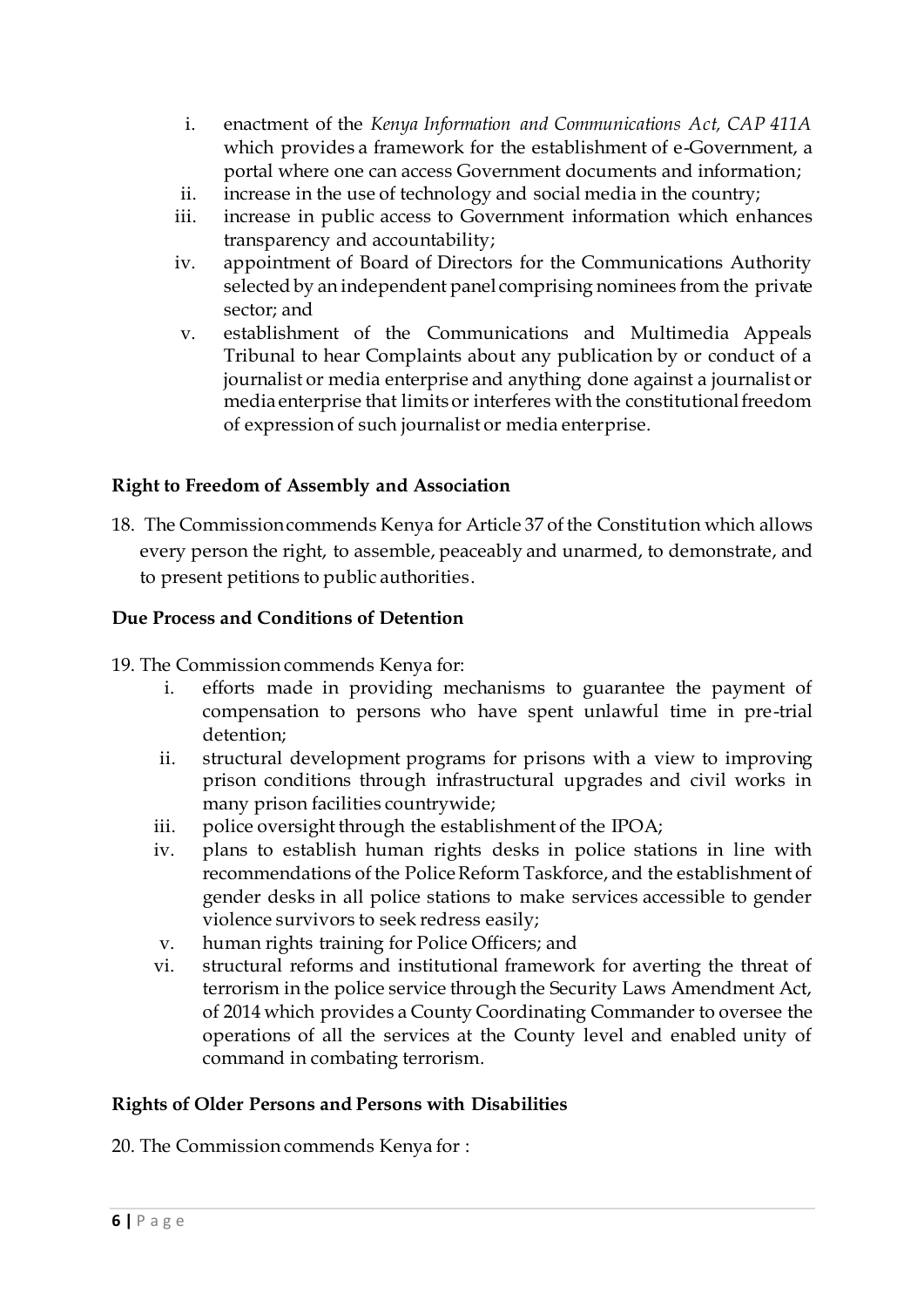- i. a Code of Practice on Disability Mainstreaming in Public Service;
- ii. the establishment of a cash transfer program for vulnerable older persons aged 65 and above and persons with severe disabilities with the targeted beneficiaries receiving a monthly stipend of Ksh 2000 to cushion them against poverty;
- iii. a pilot programme for a health cover under the NHIF for older persons benefiting from the cash transfer, involving 500 beneficiaries who are spread across all Counties covering older persons on inpatient and outpatient, including reasonable accommodation;
- iv. ensuring that all public organizations include measurable targets in their performance contract every year on actions they intend to take to mainstream persons with disabilities (PWDs);
- v. the National Action Plan on Accessibility and Disabilities Rights which is a practical step in establishing a framework for a coordinated approach to implementing the PWDs Act, and related legislations touching on PWDs; and
- vi. subsidiary legislations to give effect to the PWDs Act, including: The PWDs (Access to Employment, Services and Facilities) Regulations 2009; The PWDs (Cost Care, Support and Maintenance) Regulations 2009; The PWDs (Registration) Regulations 2009; The PWDs (Income Tax Deductions and Exemptions) Order 2010; and the PWDs (National Development Fund for Persons with Disabilities) (Conduct of Business and Affairs of the Board of Trustees) Regulations 2009.

# **HIV/AIDs**

21. The Commission commends Kenya for:

- i. the various legislative, policy, administrative and other measures reported to have been undertaken to give effect to the right to health, and in particular, for the prevention, management and control of HIV and AIDS, as well as for the legal protection and access to legal remedies for People Living With HIV (PLHIV) and those at risk, vulnerable to and affected by HIV;
- ii. the development of a Monitoring and Evaluation Framework 2014-15 to 2018-19 which provides a monitoring and evaluation framework for the HIV programme and Kenya AIDS Strategic Framework in general;
- iii. the establishment of the Equity (HIV and AIDS) Tribunal under the HIV and AIDS Prevention and Control Act, to determine complaints arising from breaches of this law;
- iv. free treatment services to all PLHIV in all public health facilities, including free testing, maternal health care, ARVs, free assistance from the HIV Tribunal and the provision of free Mobile Clinics; and
- v. the Anti Stigma Campaign of September 2015 which seeks to fast track the HIV response to end new infections, AIDs related deaths and stigma and discrimination in adolescents and young people, with an objective to reduce stigma and discrimination by 25%.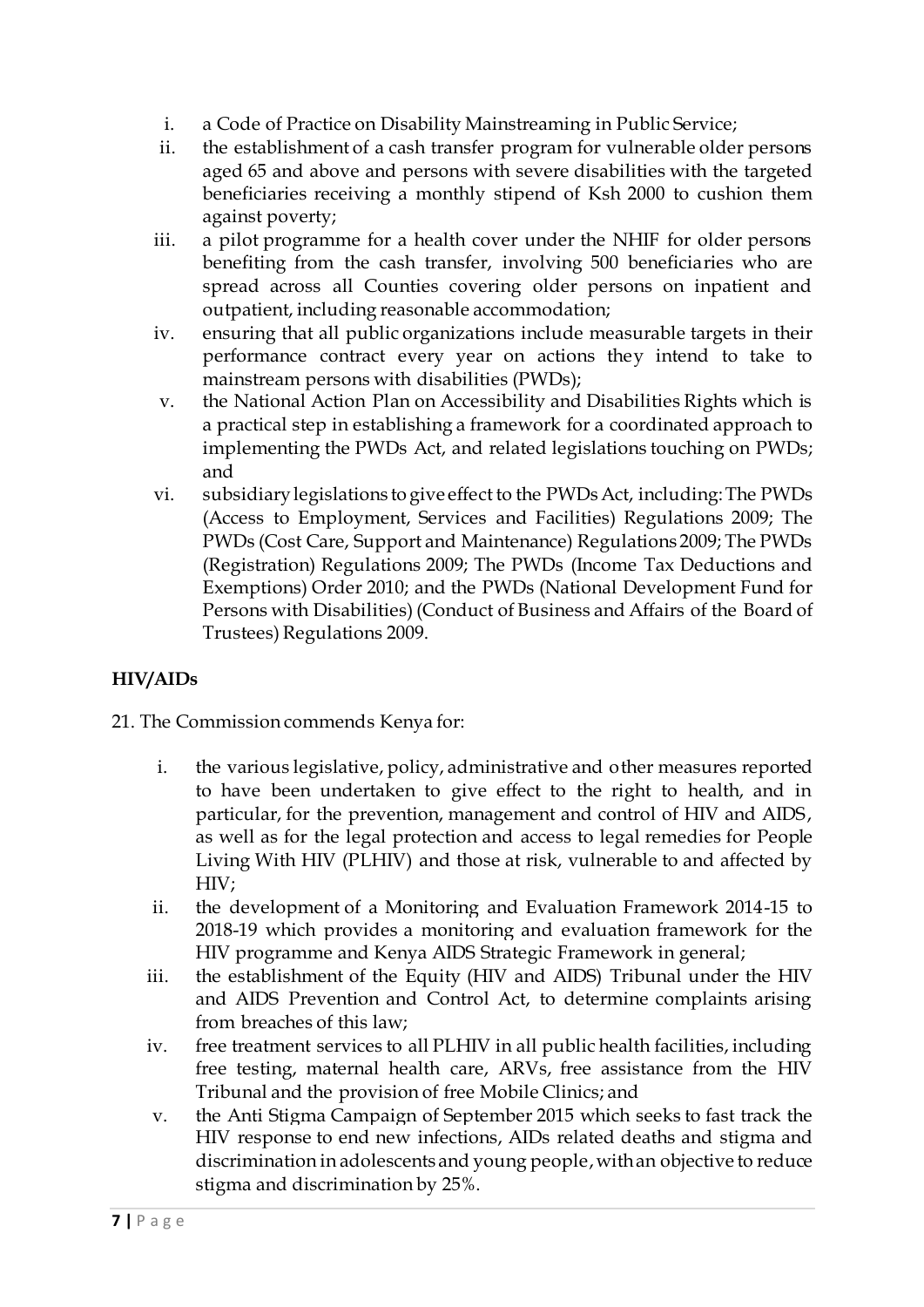# **Death Penalty**

22. The Commission congratulates Kenya for its efforts in safeguarding the right to life including by observing a moratorium on death penalty since 1987, the commutation of death penalty to life imprisonment as well as efforts to raise public awareness on death penalty together with the KNCHR.

## **Refugees, IDPs and Migrants Workers**

- 23. The Commission commends Kenya for:
	- i. implementing the Commission's recommendation in Kenya's initial State Report, urging the Government to take measures to cater for special needs of children with disabilities and integrate refugee children and internally displaced children in the regular school system.;
	- ii. issuing visas and permits to migrant workers; and
	- iii. the Refugee Bill of 2015 which provides for proper management of refugee matters including administrative, registration processes, residence of refugees and asylum seekers in Kenya, movement of refugees inside and outside Kenya, refugees right to work in Kenya, dealing with rejected asylum seekers, exclusion and disqualification grounds etc.

# **Indigenous Population**

24. The Commission commends Kenya for:

- i. establishing a Taskforce on the Implementation of the Commission's Endorois decision, with a mandate to provide guidance on the political, security and economic implications of the decision, and examine the potential environmental impacts on Lake Bogoria and the surrounding area; and
- ii. ensuring the political participation of indigenous peoples in various organs of the Government.

#### **Prohibition of Torture and Cruel, Inhuman and Degrading Treatments**

25. The Commission commends Kenya for:

- i. the ratification of the CAT and the inclusion of the prohibition of torture in Kenya's 2010 Constitution;
- ii. enacting the 2014 Victim Protection Act, and for recently unveiling a memorial to victims of torture and ill-treatment during British colonial rule, which is an aspect of reparation to the victims; and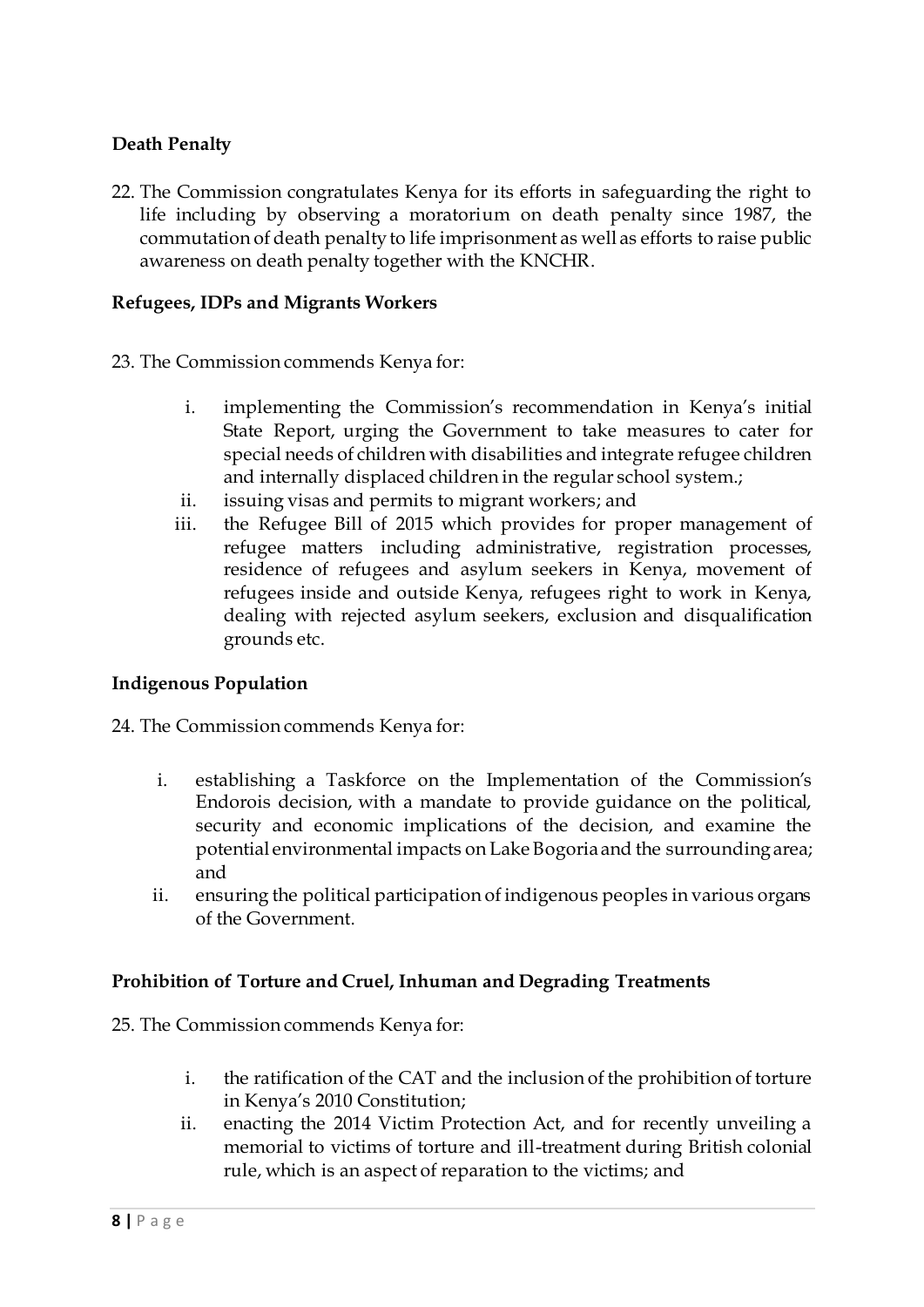iii. setting up a Working Group to prepare the Prevention of Torture Bill to implement the CAT and Constitutional provisions on the absolute prohibition of torture; criminalization of torture and other cruel, inhuman and degrading treatment and has heavy penalties for contravention.

## **Extractive Industries and the Environment**

26. The Commission commends Kenya for:

- i. having legislations safeguarding and protecting exploitation of natural resources and the environment which provide a legislative framework to manage and regulate the energy sector, and provide strategic oversight over all mining activities in the country*;*
- ii. its Mining Strategy 2030 which uses the Africa Mining Vision as model framework to improve mining activities in the country;
- iii. the establishment of the Environment and Land Court to hear and determine disputes relating to the environment and the use and occupation of, and title to land, and to make provision for its jurisdiction, functions and powers;
- iv. the social and environmental impact assessment which enables participation of affected communities; and
- v. availing public hearings to enable people give their views about issues of compensation, as well as free and informed consent.

# **Border Security**

# 27. The Commission commends Kenya for:

- i. increased border security control including inter-agency officials such as Immigration Officials, Kenya Revenue Authority and the Security Organs that have enhanced border security by ensuring that those entering the country are vetted at the border; and
- ii. intelligence-led policing which has enabled better access to actionable information on impending attacks especially along the borders at the Coastal and Northern Kenya.

# **III. Factors restricting the enjoyment of human rights guaranteed by the African Charter**

- 28. Acts of terrorism in Kenya has seriously impeded the promotion and protection of human rights in the country.
- 29. The *Security Laws (Amendment Act) of 2014* which inhibits the protection of human rights in the country, in particular freedom of expression.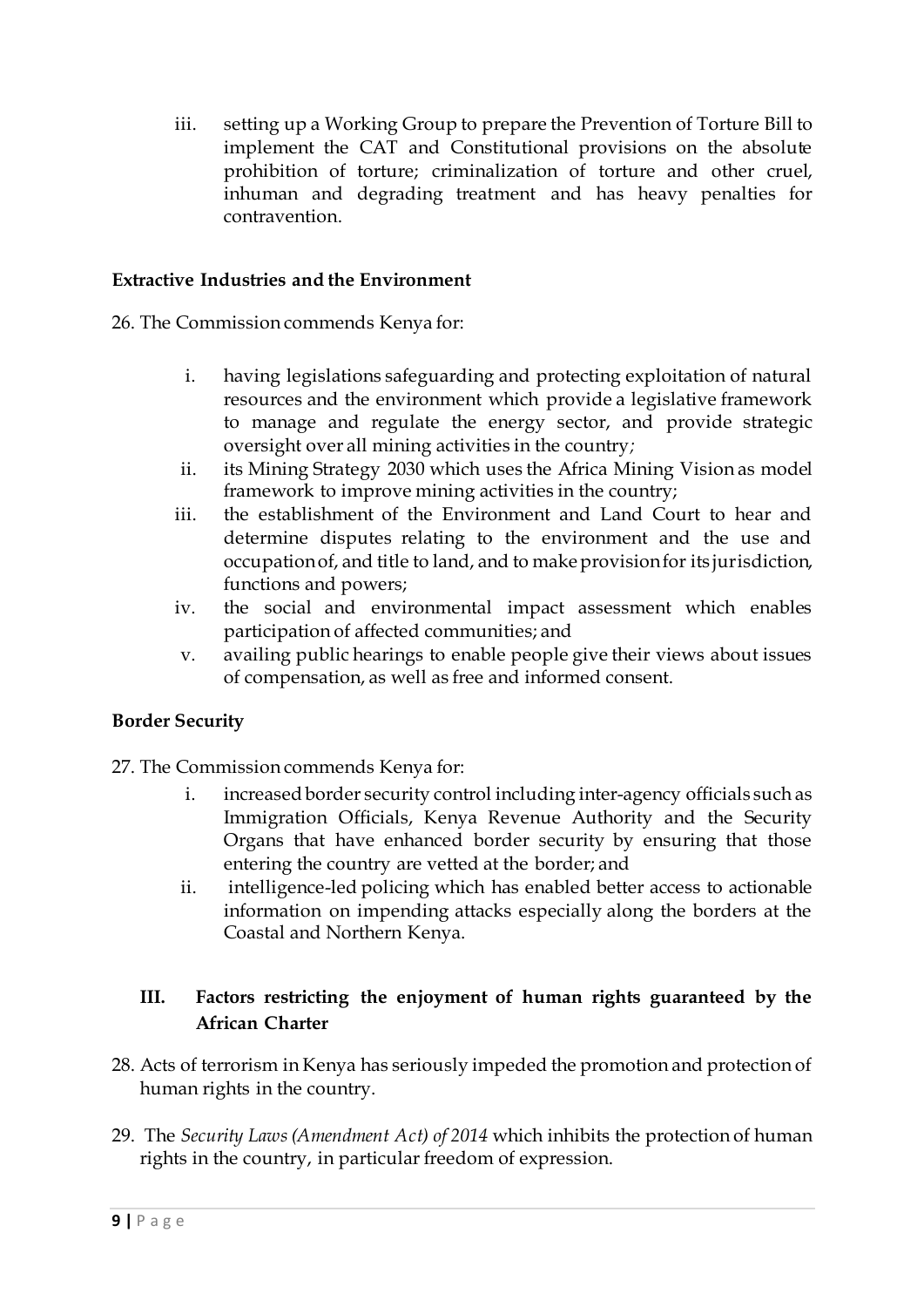- 30. Harmful cultural and traditional practices which continue to restrict Kenyan women and children from fully enjoying their rights.
- 31. Lack of knowledge by the majority of the population about regional and international human rights instruments ratified by Kenya which restricts the effective enjoyment of human rights in the country.

## **IV. Areas of Concern**

32. While acknowledging the significant efforts made by the Government of Kenya to promote and protect human rights, the Commission is however concerned about the following matters:

## **Reporting Obligations and Cooperation with the Commission**

- 33. The Commission appreciates Kenya's response to its recommendations in Kenya's Initial Periodic Report of 2007. It however notes that, the current Report does not provide specific and comprehensive answers to some of the questions and issues raised by the Commission.
- 34. The Report does not for instance, provide comprehensive disaggregated data, including gender disaggregated data on its implementation of the rights guaranteed in the African Charter in order to allow the Commission to objectively assess Kenya's level of compliance *vis-à-vis* the obligations contained in the African Charter.

#### **Ratification of Regional/International Human Rights Instruments**

- 35. Kenya has not ratified the following human rights instruments:
	- *i. The African Union Convention for the Protection and Assistance of Internally Displaced Persons in Africa (the Kampala Convention);*
	- *ii. The African Charter on Democracy, Elections and Governance;*
	- *iii. The Protocol on the Statute of the African Court of Justice and Human Rights*.
	- *iv. The African Union Convention on the Elimination of Mercenaries in Africa;*
	- *v. International Convention on the Protection of the Rights of all Migrant Workers and Members of their Families;*
	- *vi. The Optional Protocol to the Convention against Torture and Other Cruel, Inhuman and Degrading Treatment or Punishment (OPCAT);*
	- *vii. The Optional Protocol to the Convention on the Rights of Persons with Disabilities; and*
	- *viii. The Optional Protocol to the International Covenant on Economic, Social and Cultural Rights.*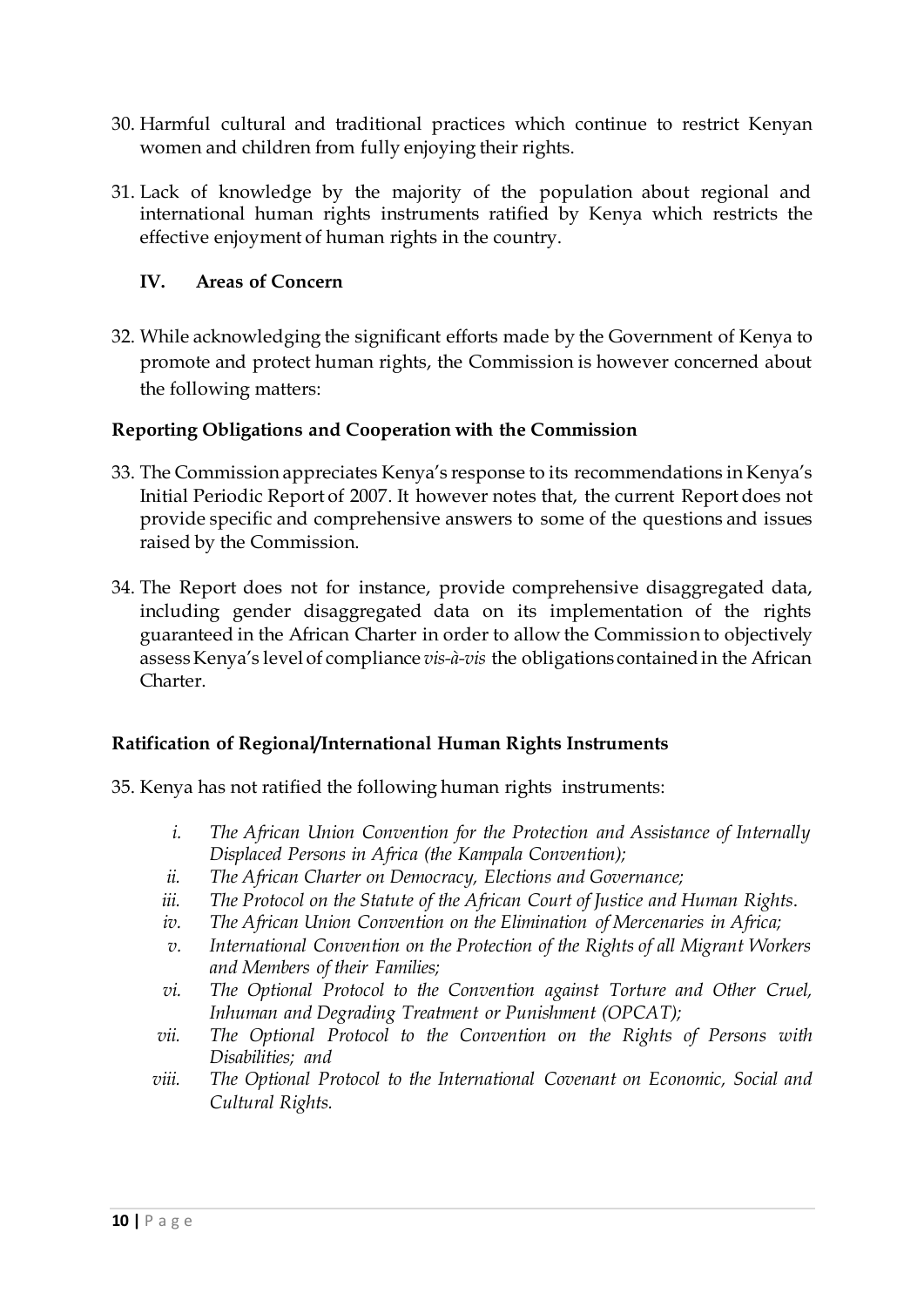36. Kenya has also not made the Declaration under Article 34(6) of the Protocol to the African Court on Human and Peoples' Rights, accepting the jurisdiction of the Court.

# **Economic, Social and Cultural Rights**

37. The Commission is concerned about:

- i. challenges associated with land use, which have increased in both urban and rural areas as a result of rapid urbanization, inadequate land use planning, and unsustainable production methods as well as poor environmental management;
- ii. the issue of adequate housing which remains a major challenge in Kenya, wherein majority of the residents in Kenya's largest urban centres: Nairobi, Mombasa, and Kisumu live in informal settlements characterized by low quality of housing with poor infrastructural services, overcrowding, inadequate access to water or electricity, poor sanitary conditions, insecurity, lack of privacy and poor accessibility in times of disasters;
- iii. unemployment and underemployment which have been identified as Kenya's most difficult and persistent challenges;
- iv. lack of integration of culture in the formal education system which impedes cultural creativity and expression; and
- v. lack of monitoring and effective regulation of private school chains, such as Bridge International Academies that register as non-formal schools, whereas they appear to offer formal education.

# **Civil and Political Rights**

38. The Commission is concerned about the lack of information in the Report regarding adequate awareness of the population about their rights, legal procedures and available remedies in respect of their civil and political rights.

#### **Women and Children's Rights**

39. The Commission is concerned about: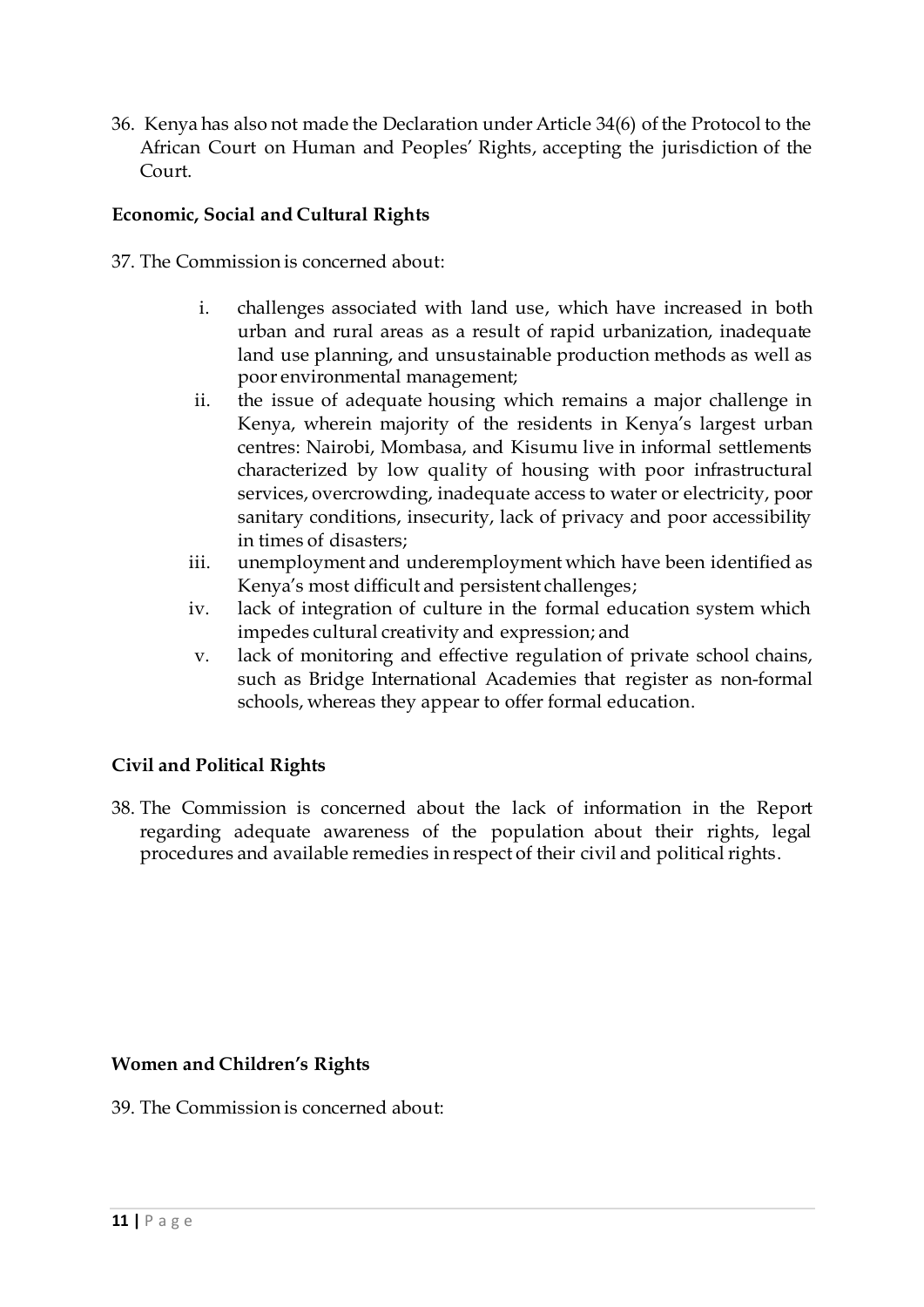- i. the low representation of women at decision making levels and gender inequality, despite the concerted efforts made at ensuring gender equality in all sectors, policies and programmes;
- ii. the persistent traditional harmful practices such as FGM and child marriages, in spite of the criminalization of the said practices;
- iii. the fact that child labour still remains a challenge due to poverty; and
- iv. Kenya's non-implementation of the State Reporting Guidelines under the Maputo Protocol.

# **Right to Freedom of Expression**

40. The Commission is concerned about:

- i. laws limiting freedom of expression such as the *Security Laws (Amendment Act) of 2014* recently passed in Kenya which contains a number of provisions not in conformity with fundamental human rights, in particular those which unduly restrict freedom of expression;
- ii. the fact that defamation is still a criminal offence in the Criminal Code, and the use of defamation to incriminate journalists and media practitioners; and
- iii. lack of an Access to Information Law.

# **Right to Freedom of Assembly and Association**

41. The Commission is concerned about lack of sufficient information in the Report concerning the protection of these rights.

# **Due Process and Conditions of Detention**

- 42. The Commission is concerned about the:
	- i. lack of statistics as to how many cases referred to the Director of Public Prosecution by the IPOA have been prosecuted;
	- ii. lack of information regarding a database on torture-related complaints in Police Stations;
	- iii. absence of legal aid provided to suspects at the time of police inquiry;
	- iv. high rate of Pre-trial detainees; and
	- v. lack of speedy processes in the judicial system which continues to hinder the right to fair trial.

# **Older Persons**

43. The Commission is concerned about lack of specific legislation to protect the rights of older persons apart from the draft Older Persons Bill of 2015 which is yet to be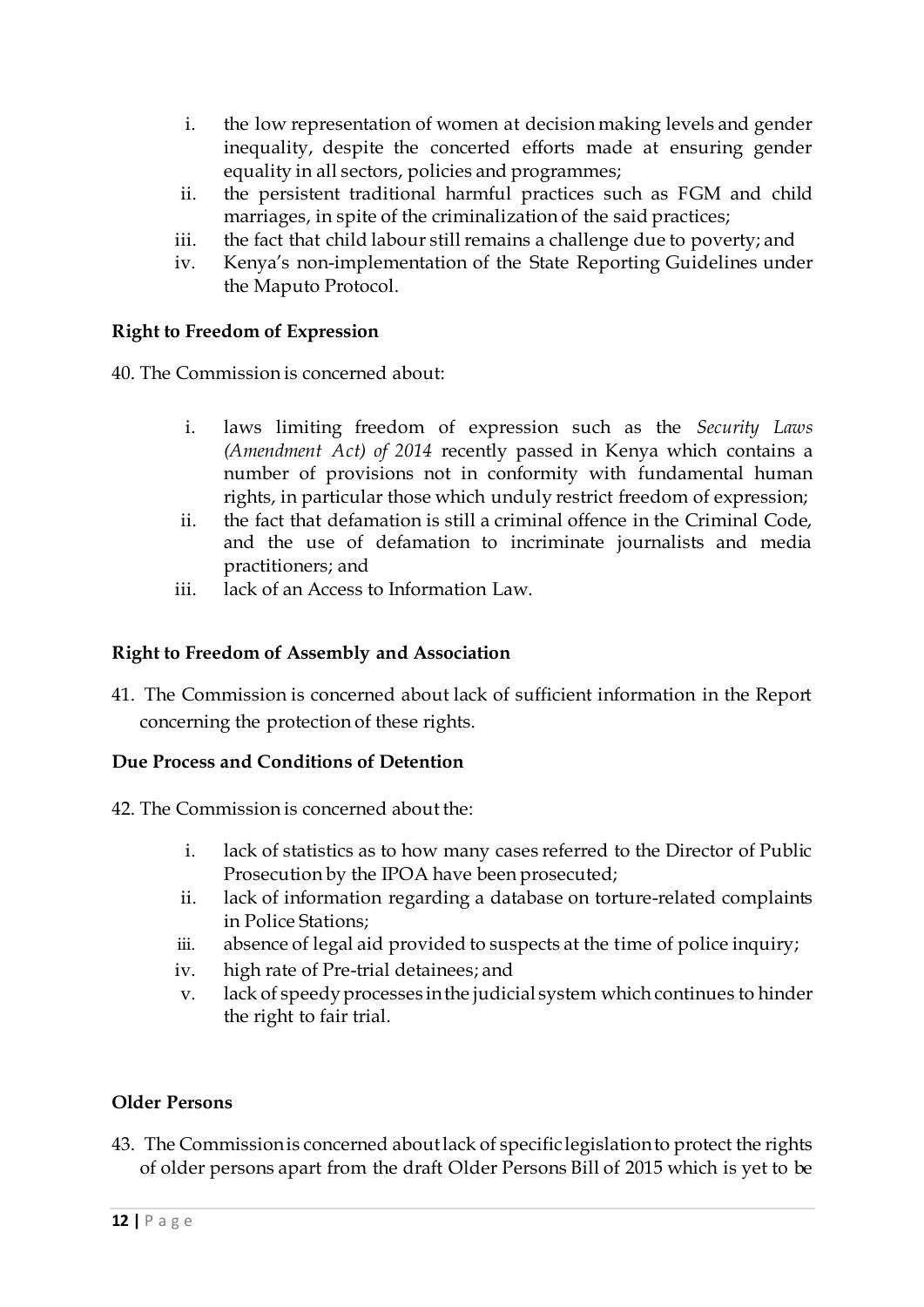adopted by Parliament, and the National Policy on Older Persons which was still pending for review before the end of 2015 as at the time of presentation of this Report.

# **HIV/AIDs**

44. The Commission is concerned that:

- i. even though the budget allocation of the Kenyan health sector has been increasing gradually, this allocation remains inadequate; and
- ii. the Report does not indicate measures put in in place by the State to support children orphaned by and other vulnerable children affected by HIV/AIDS.

# **Death Penalty**

45. The Commission is concerned that the death penalty remains in the Criminal Code despite the self-imposed moratorium on the death penalty.

# **Refugees, IDPs and Migrants Workers**

46. The Commission is concerned that,

- i. the Refugee Bill of 2015 which provides for proper management of refugee matters is still pending adoption; and
- ii. IDPs are still not fully resettled.

# **Indigenous Populations**

- 47. The Commission is concerned that:
	- i. even though Kenya established a Taskforce on the Implementation of the *Endorois Case*in September 2014, CSOs and Members of the Endorois Community are not part of the Taskforce. It is only composed of Members from the public sector including representatives from the Ministry of Lands, Housing and Urban Development, Ministry of Sports, Culture and the Arts, the Secretary to the KNCHR and the County Government of the affected area;
	- ii. the Report does not contain information regarding measures taken by the Government to protect indigenous peoples and ensure their security, investigate and act on the reported cases of harassment, assault, violence and forced eviction against indigenous peoples, particularly sexual abuse against women during the disarmament exercises conducted in 2009, 2012, 2014 and 2015 in the Tana Delta Region and Northern Kenya, affecting the Turkana, Samburu, Pokot, Pokomo and Orma communities; and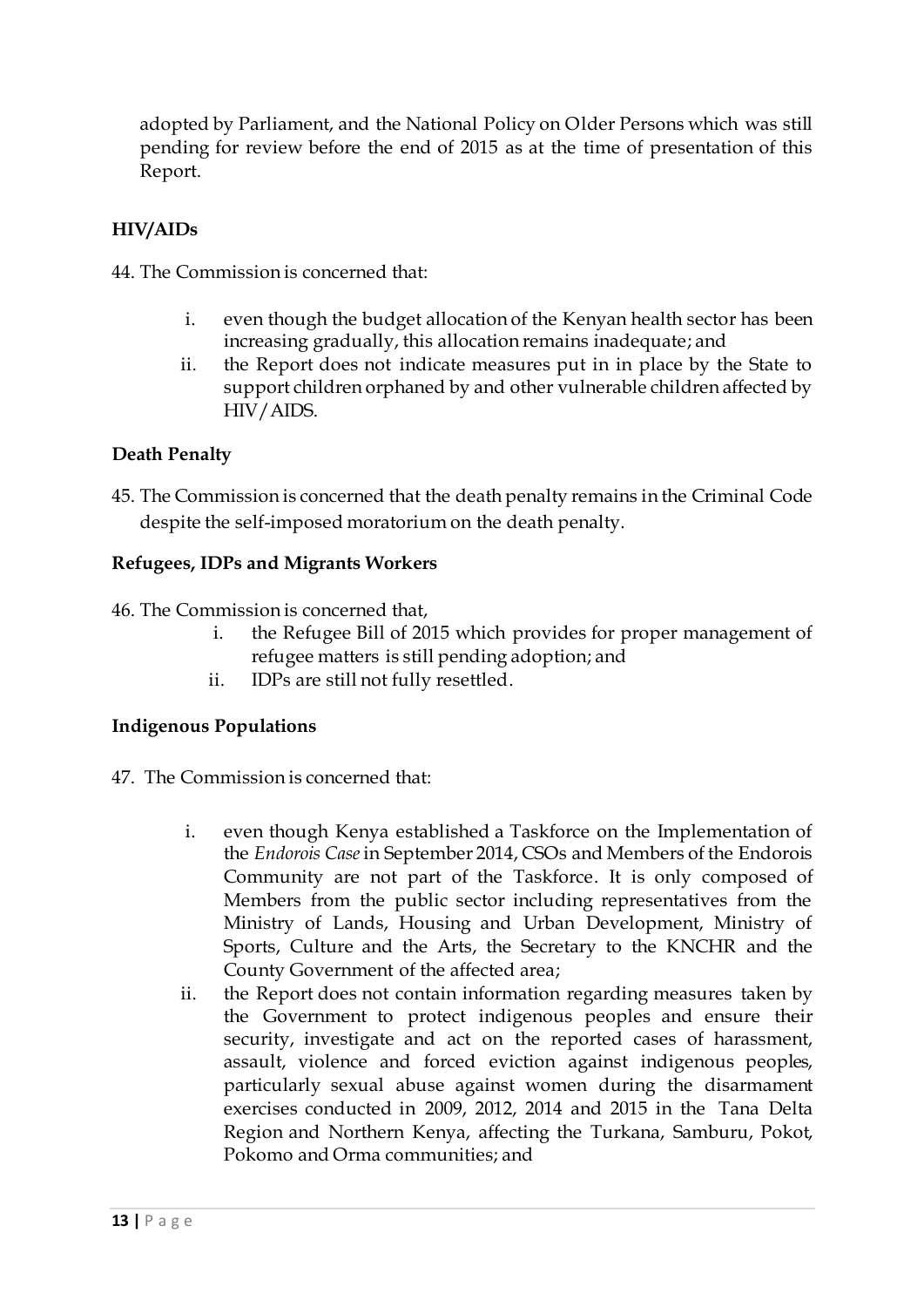iii. although the Government has done a commendable work in ensuring the political participation of indigenous peoples in various organs of the Government, smaller indigenous groups such as the Ogiek of Mount Elgon, Ilchamus, and Emolo still lack formal representation and participation in the political affairs of the State.

# **Prohibition of Torture and Ill-treatment**

48. The Commission is concerned that:

- i. the State has still not enacted the Prevention of Torture Bill (2014), initially Bill (2011);
- ii. there is no data in the Report in respect of the numbers of victims of torture in the country; and
- iii. the Government has not implemented decisions of the high court to compensate victims and survivors of torture

# **Extractive Industries and Environment**

49. The Commission is concerned that:

- i. although the Mining Bill provides a framework for recognition, operations and regulation of artisanal miners, artisanal mining is considered illegal under the current Mining Law; and
- ii. illegal mining activities with seizures of illegal consignments of minerals; illegal mining and exports of gemstones, gold, copper and manganese from the country continue to take place due to loopholes in law, regulations and poor enforcement regimes, in addition to the fact that penalty under the existing law is too weak to deter these activities.

# **V. Recommendations**

50. In view of the foregoing, the Commission makes the following recommendations to the Government of Kenya:

# **Reporting Obligations**

51. Kenya should ensure it complies with its obligations under Article 62 of the African Charter by implementing these recommendations.

# **Ratification of Regional/International Human Rights Instruments**

52. Kenya should make a declaration under Article 34(6) of the Court Protocol and ratify the following human rights instruments: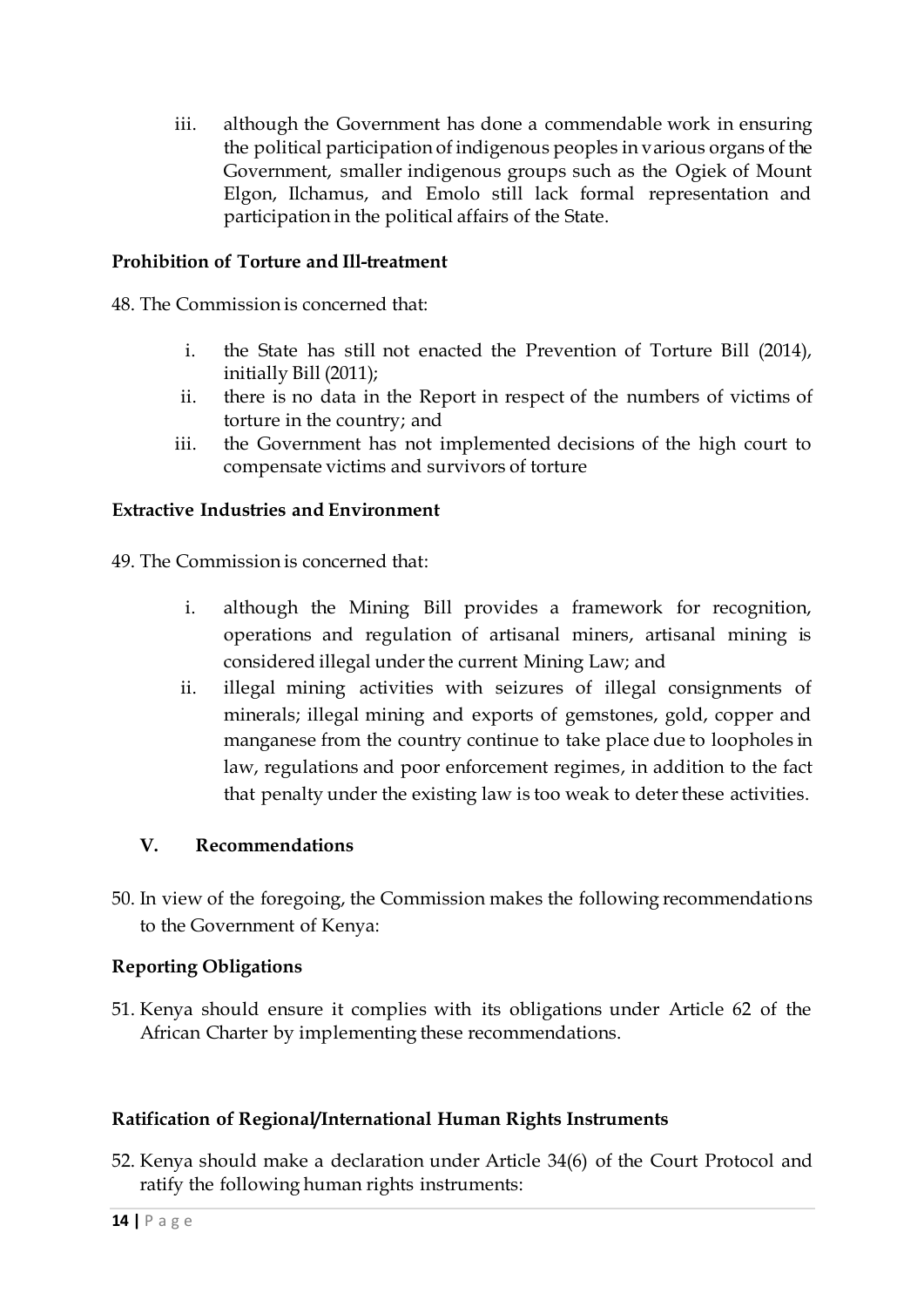- *i. The Kampala Convention;*
- *ii. The Optional Protocol to the Convention on the Rights of Persons with Disabilities;*
- *iii. The African Charter on Democracy, Elections and Governance;*
- *iv. The Protocol of the Court of Justice and Human Rights of the African Union;*
- *v. The African Union Convention on the Elimination of Mercenaries in Africa;*
- *vi. The International Convention on the Protection of the Rights of all Migrant Workers and Members of their Families;*
- *vii. The OPCAT;*
- *viii. The Optional Protocol to the Convention on the Rights of Persons with Disabilities; and*
	- *ix. The Optional Protocol to the International Covenant on Social and Economic Rights*

## **Economic, Social and Cultural Rights**

53. Kenya should:

- i. provide adequate housing for the urban and rural population as well as improve the existing urbanization pattern in identified developing and approved urban areas of the country;
- ii. ensure urban and rural-level infrastructure, including roadways, and water distribution;
- iii. implement Sessional Paper Number 4 of 2015 on National Employment Policy and Strategy for Kenya; create employment opportunities and skills training;
- iv. ensure culture-based educational strategies to encourage culturally competent and linguistically appropriate exchanges and collaborations among families, professionals, students, and communities. This will foster equitable outcomes for all students and result in the identification and provision of services that are responsive to issues of race, culture, gender, and social and economic status; and
- v. ensure monitoring of Bridge International Academies regarding their system and methods of education.

#### **Civil and Political Rights**

54. Kenya should include in its next Report, information in respect of legal procedures and available remedies on the civil and political rights of the population, and also include civic education in school curricula if this is not already done.

#### **Women and Children's Rights**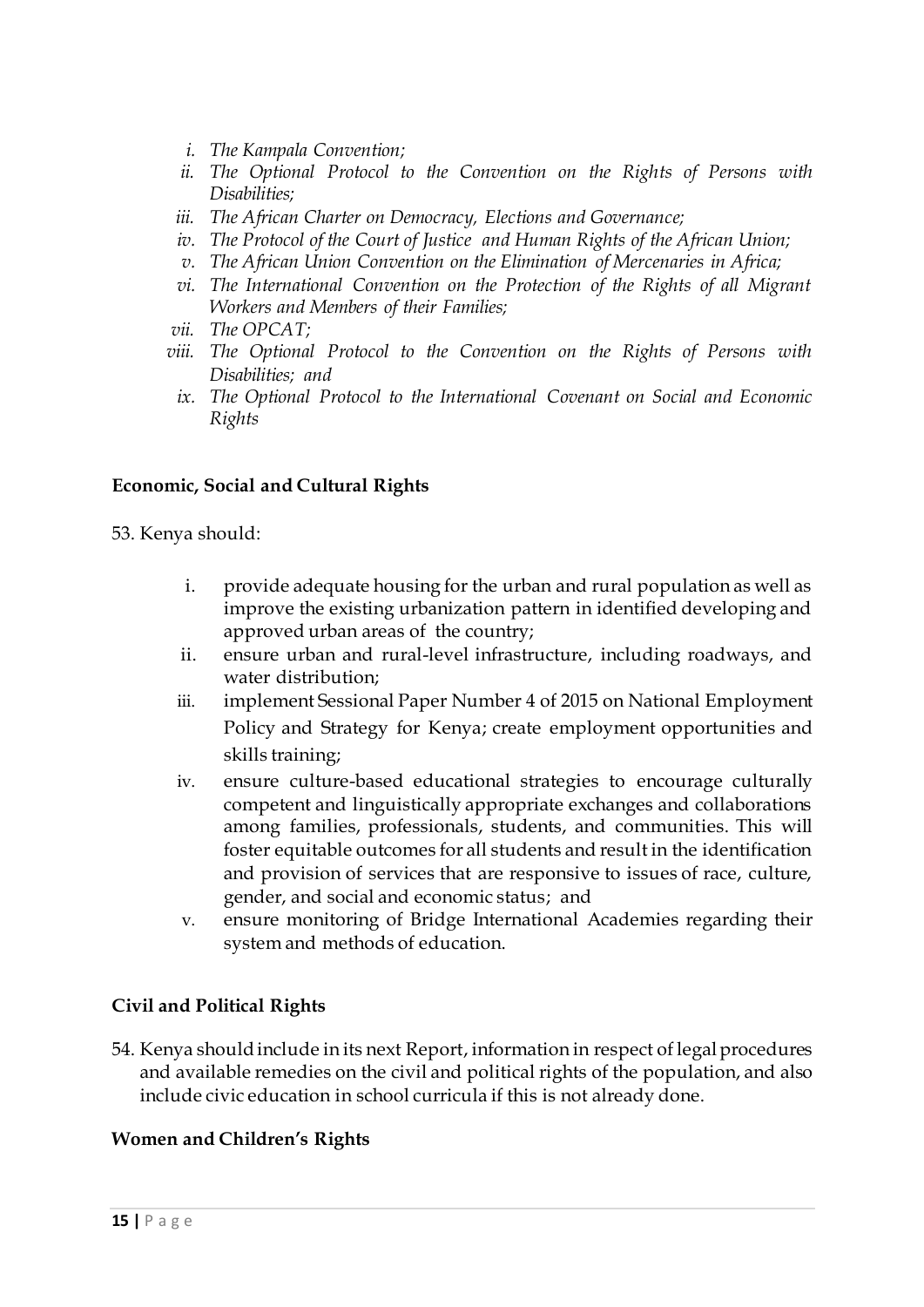## 55. Kenya should:

- i. implement the Constitutional principle of the Political Parties Act, that not more than 2/3rd majority shall belong to the same gender, so as to guarantee equal opportunities in the political spheres, particularly for women;
- ii. enact a comprehensive equality and non-discrimination law;
- iii. end traditional practices such as FGM and child marriages by supplementing existing laws that criminalize the said practices with other strategies such as proactive multi-faceted strategies at the national and community levels including *inter alia*; empowering girls with information, skills and support networks; educate and rally parents and community members;
- iv. cease the practice of child labour;
- v. fast track the Law on Safe Abortion and resolve some of the obstacles impeding the passing of the law by sensitising religious leaders on the consequences of unsafe abortion;
- vi. finalize the draft Guidelines on Safe Abortion; and
- vii. comply with the Commission's State Reporting Guidelines under the Maputo Protocol.

## **Right to Freedom of Expression**

56. Kenya should:

- i. decriminalize defamation by repealing relevant provisions in the Penal Code;
- ii. expedite the finalization and enactment of the draft Freedom of Information Bill; and
- iii. take appropriate measures to effectively guarantee the right to freedom of expression, in particular for journalists and human rights defenders.

# **Rights to Freedom of Association and Assembly**

57. Kenya should:

- i. provide more information on the above rights during its next Report;
- ii. take legislative and other measures in order to protect, and promote human rights in conformity with the UN Declaration on Human Rights Defenders, the African Charter, the Kigali Declaration and other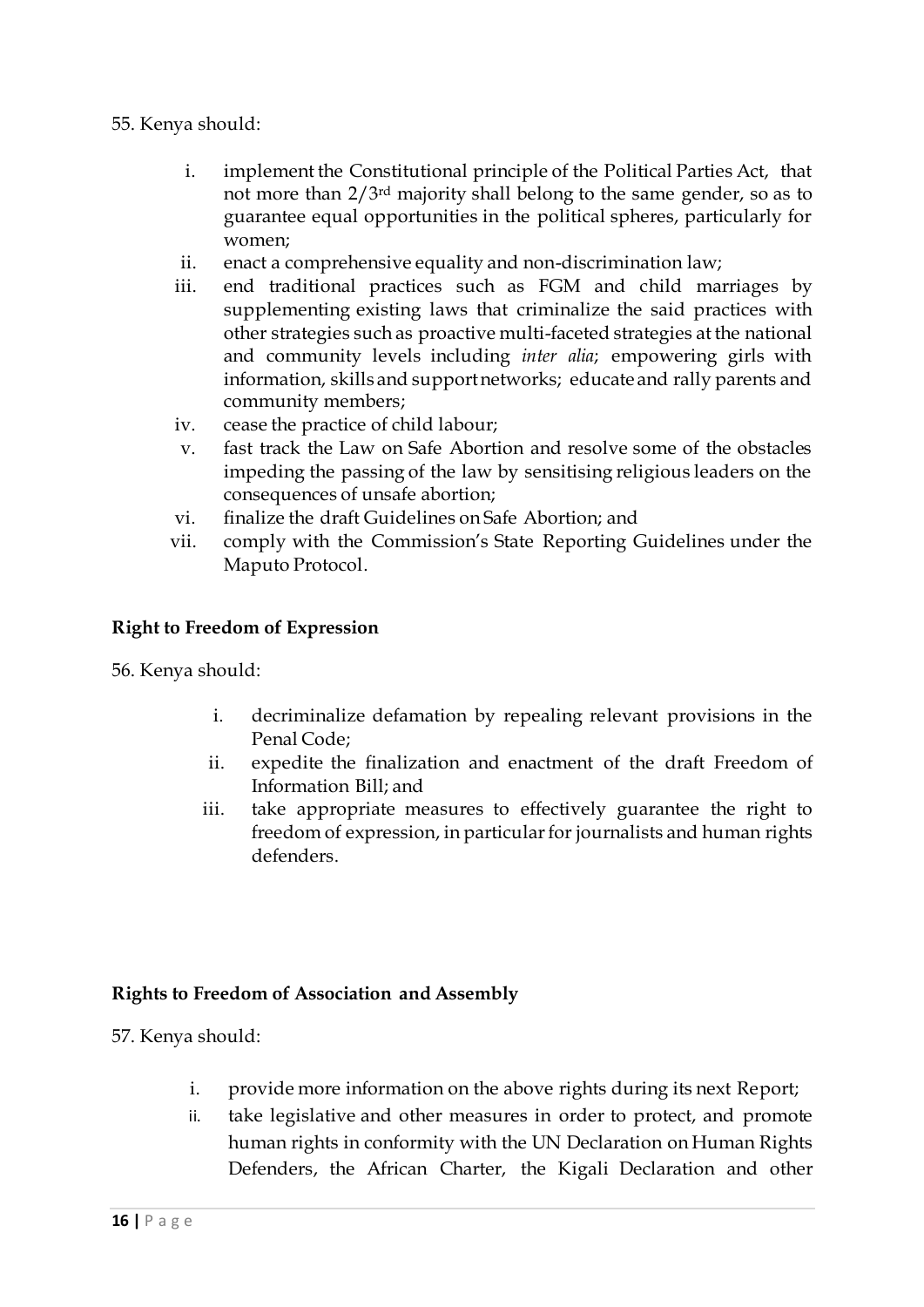regional and international human rights instruments that guarantee the right to freedom of association and assembly; and

iii. provide adequate information on several rights with respect of which the Report provided no data on measures taken for the fulfilment of those rights.

## **Due Process and Conditions of Detention**

58. Kenya should:

- i. ensure that the office of the Director of Public Prosecution provides statistics as to how many cases referred to them by the IPOA have been prosecuted;
- ii. establish a database on torture-related complaints in order to determine the prevalence of torture in Police Stations;
- iii. effectively implement domestic laws and policies on bail, bond and sentencing to reduce overcrowding in prisons and resultant problems of violence and adverse health consequences;
- iv. ensure speedy processes in the judicial system, and take appropriate measures to ensure strict respect of the 48 hours duration of police custody while reviewing the regime of pre-trial detention to comply with international standards such as the Commission's Guidelines on Conditions of Arrest, Police Custody and Pre-trial Detention (the Luanda Guidelines);
- v. continue to ensure human rights training for the police and other law enforcement officers;
- vi. make use of the Luanda Guidelines while providing training to the Police on the Guidelines, and adopting relevant laws and policies; and
- vii. extend access to legal services to suspects in Police Custody (specifically referring to the various ways of providing legal access as listed in Part 2. 8 of the Luanda Guidelines).

#### **Older Persons**

59. Kenya should expedite the enactment of the draft Older Persons Bill of 2015 and the National Policy on Older Persons.

# **HIV/AIDs**

60. Kenya should: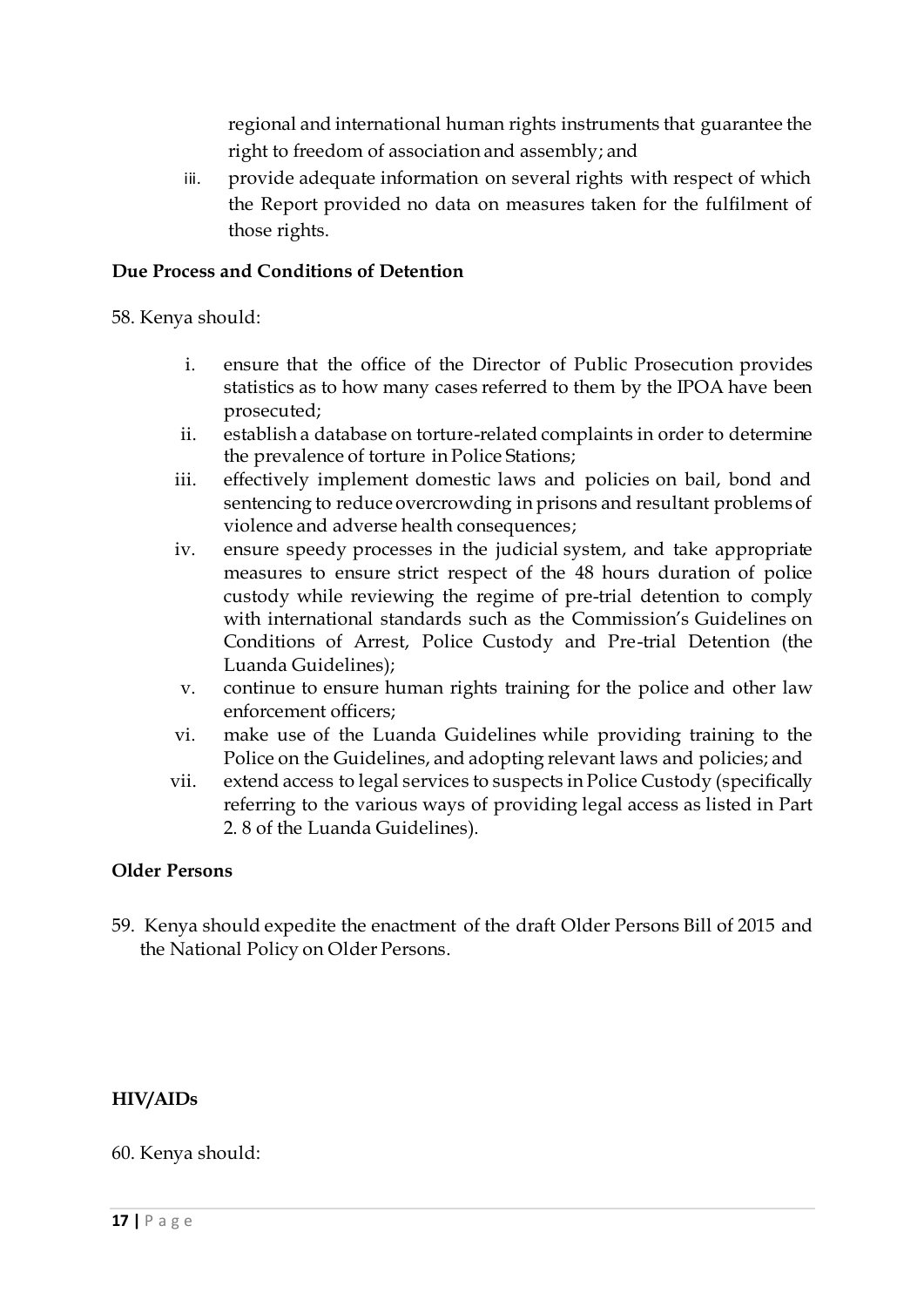- i. ensure better management and increase of healthcare budget, and solve resource allocation problems by ensuring the use of systematic formulae for allocating funds so as to satisfy the equity criteria; and
- ii. include information and statistics on children orphaned by HIV/AIDs and other vulnerable children affected by HIV/AIDS in its next Report as well as measures taken to support them.

# **Death Penalty**

61. Kenya should abolish the death penalty and revise the Criminal Code accordingly.

# **Refugees, IDPs and Migrants Workers**

62. Kenya should expedite the finalisation and adoption of the Refugee Bill of 2015 which provides for proper management of refugee matters in the country.

# **Indigenous Populations**

63. Kenya should:

- i. implement the *Endorois decision*, as non-implementation further contributes to discrimination and marginalization of these communities. In line with this, the Government should also ensure that the Task Force includes CSOs and the Endorois Community;
- ii. include information on human rights abuse against indigenous peoples, especially on the communities aforementioned and measures taken by the Government to investigate and punish the perpetrators;
- iii. ensure political participation of all indigenous communities; and
- iv. take urgent measures to address indigenous peoples' specific needs in relation to land, education, health, employment and access to justice, and further ensure that affirmative action policies and measures adopted in this respect effectively and adequately benefit them.

# **Prohibition of Torture and Ill-treatment**

64. Kenya should:

- i. fast-track the passing of the Prevention of Torture Bill, 2014 to ensure protection of all victims of torture and effective prevention and response to torture and ill-treatment in conformity with the holistic perspective envisaged in the Robben Island Guidelines; and
- **ii.** include data in its next Report in respect of the numbers of victims of torture in the country, and ensure prompt, impartial investigations and prosecution of perpetrators of torture.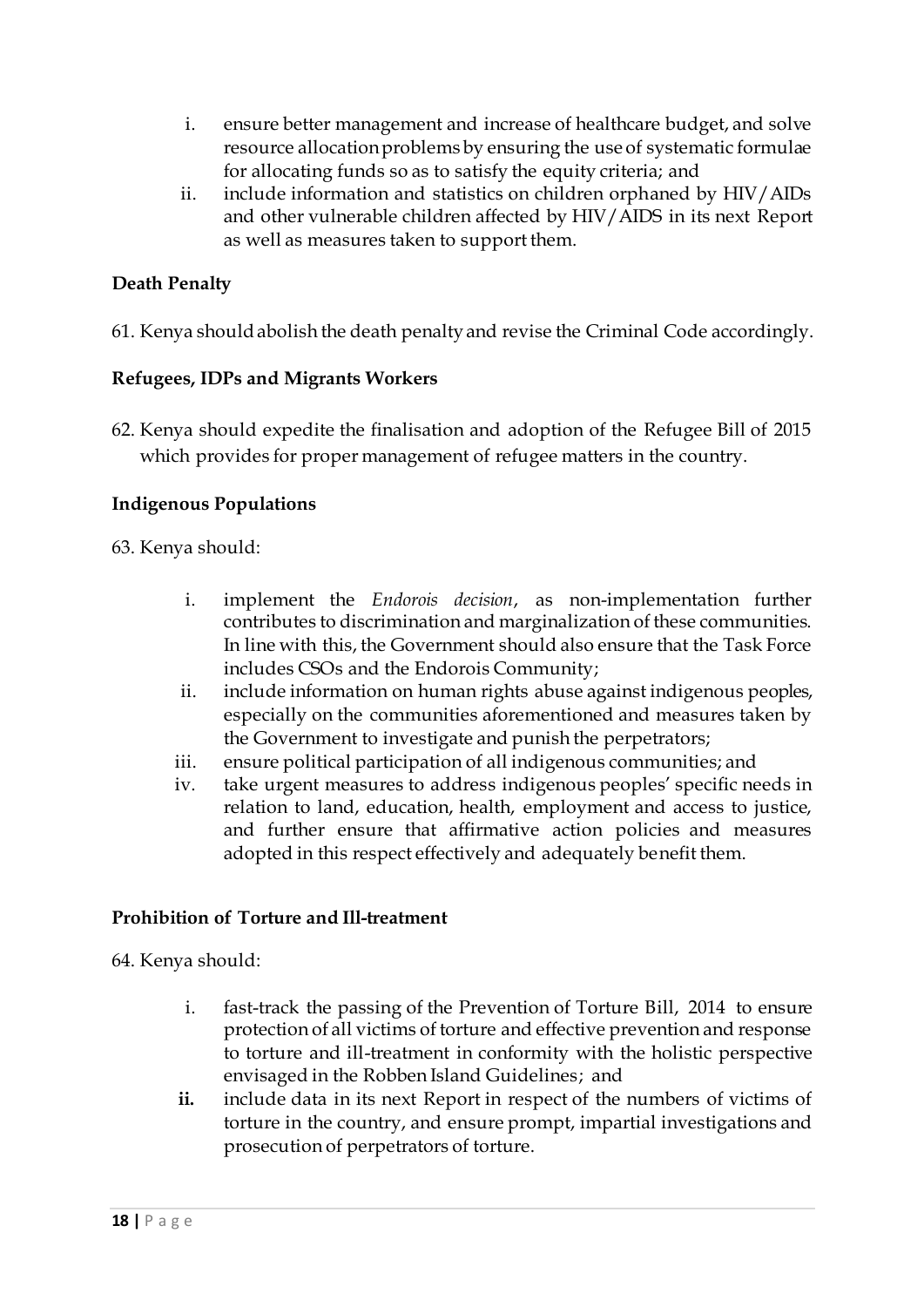## **Extractive Industries and Environment**

65. Kenya should:

- i. implement measures to transform artisanal gold miners into formalized operators by adopting Artisanal Mining policies to regulate artisanal mining, thereby promoting miners in that sector to make reasonable contribution to sustainable development, economic growth and poverty alleviation in the country; and
- ii. put in place a legal framework regarding its natural resources with clear penalties for illegal practices so as to eradicate illegal mining activities in the country.

## **Terrorism**

66. In light of Kenya's history of violence, an Organized Crimes Division should be established in the High Court, to provide a forum where perpetrators can be prosecuted and victims seek redress, including in relation to the post-election violence of 2007 and 2008.

#### **Cooperation with the Commission**

67. Kenya Government should:

- i. invite the Commission and its Special Mechanisms to undertake a promotional mission to the country;
- ii. provide, in its next periodic report, up-to-date statistics and data on all relevant sectors as well as on activities of institutions with a human rights mandate; and
- iii. inform the Commission, in its next periodic report, of the measures taken to address the above issues of concern and to ensure the effective implementation of the recommendations contained in the present Concluding Observations.

**Adopted by the African Commission on Human and Peoples' Rights at its 19th Extra-Ordinary Session held from 16 to 25 February 2016 in Banjul, The Gambia**

# **ANNEX 1**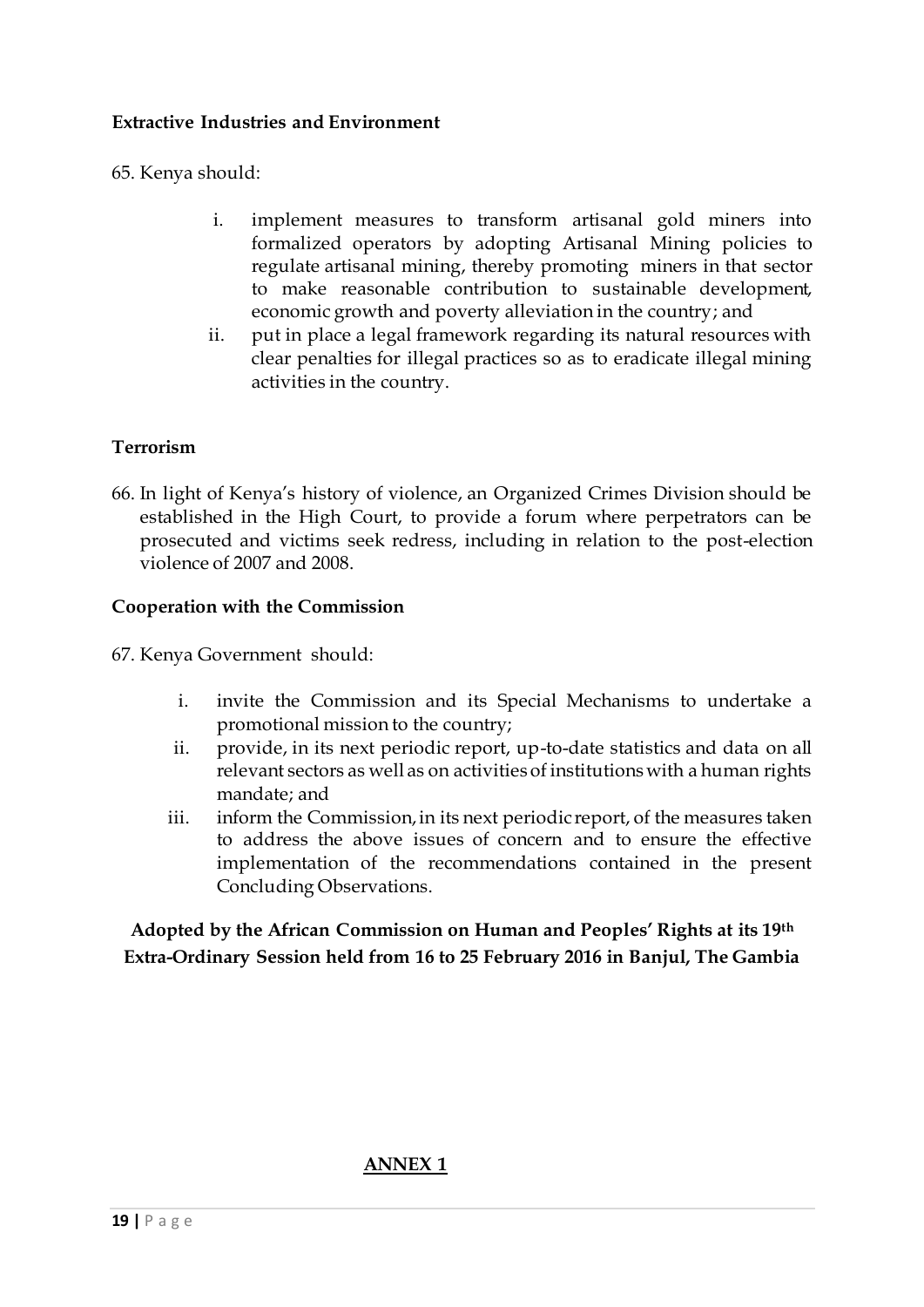#### List of Kenyan delegation during the consideration of Kenya's 8<sup>th</sup> -11<sup>th</sup> periodic Report

1. Ms. Maryann Njau Kimani, OGW (Alternate, Head of Delegation), Senior Deputy Solicitor General. Office of the Attorney General and Department of Justice

2. Ms. Emily Achieng Chweya Deputy Chief Legal Officer Office of the Attorney General and Department of Justice

3. Ms. Winifred Osimbo Lichuma Chair person National Gender and Equality Commission

4. Dr. Onyancha Pacifica Deputy Director of Medical Services Ministry of Health

5. Mr. R.K Gaita Director of Water Storage Ministry of Environment, Water and Natural Resources

6. Mr. Robert Masese, Director, Secondary and Tertiary Education Ministry of Education

7. Ms. Margaret Karanja Senior Superintendent National Police Service

8. Ms. Josephine Sinyo Deputy Chief State Counsel Kenya Law Reform Commission

9. Mr. James Kodieny Senior Assistant Commissioner of Police Ministry of Interior and Coordination of National Government

10. Mr. Charles Owino Police Spokesman National Police Service

11. Hon. Kivutha Kibwana Governor, County Government of Makueni

12. Mr. Metto Sylvester Legal Advisor, County Government of Uasin Gishu